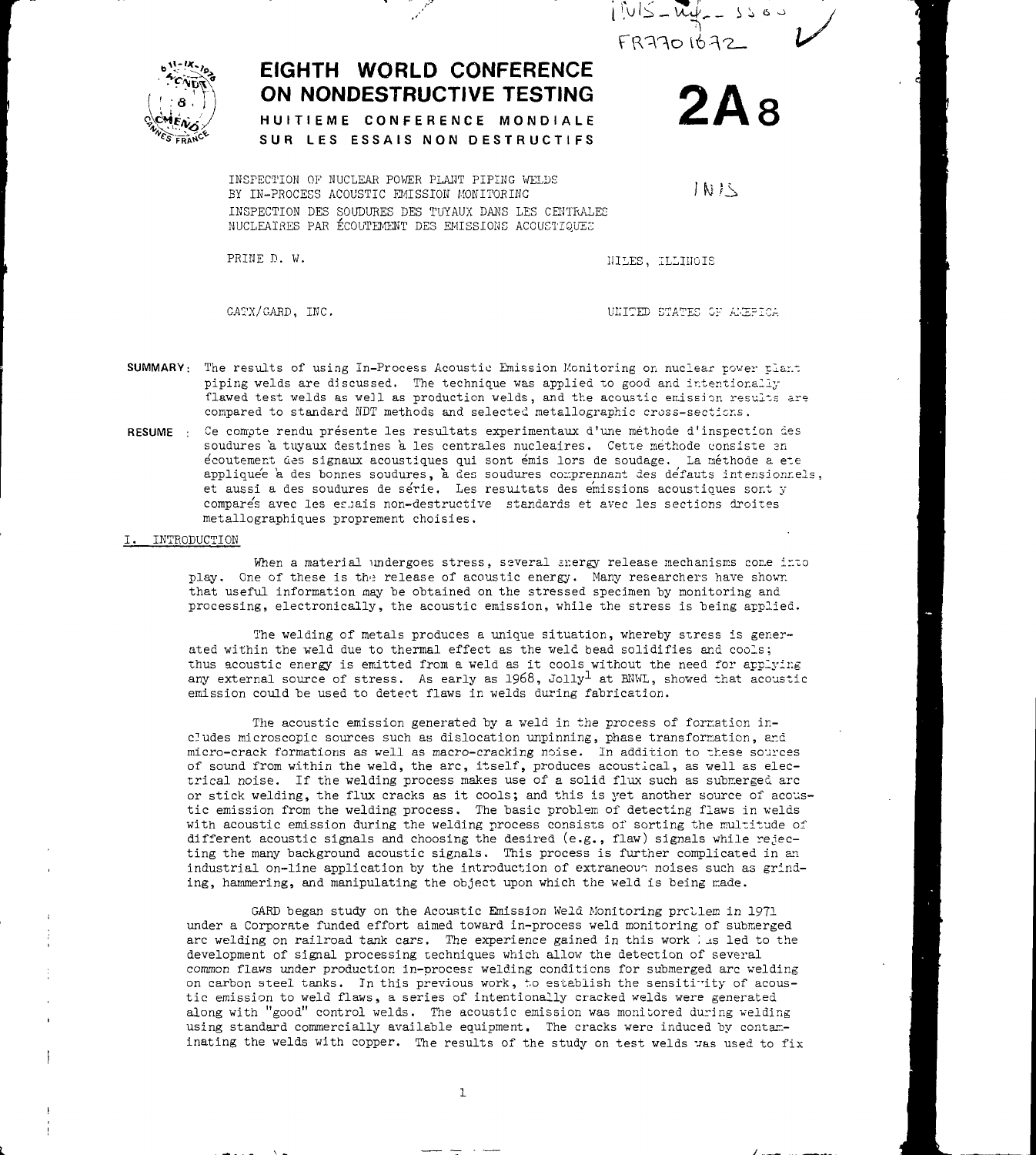design parameters for a weld monitor for use on submerged arc welding of carbon steel tanks. Che weJd monitor is currently undergoing production tests in GATX's Sharon, Pennsylvania, facility.

The results of the on-going Corporate sponsored acoustic emission (AE)study have pointed out several distinct advantages AE has over more conventional NDT methods.

First of all, AE Weld Monitoring is an in-process real time inspection technique which detects flaws as they are made, not after the fact, as in conventional HDT methods. This aspect of AE is particularly useful in thick multi-pass welds since the possibility exists for achieving repair of faulted early passes before these faults are buried deeply in the weld by subsequent passes. The real time feature also provides the welder with an immediate warning of welding conditions which are producing flaws , thus allowing him to adjust his parameters and possibly produce less flaws than would normally be produced.

Further production cost savings are possible as a result of the real time aspect of AE because of reduced material handling. The flaws can be repaired on the spot without need for transporting the completed assembly to a testing area and returning it for repairing. This feature is especially attractive for large items such as heavy tanks, large diameter primary loop piping, or pressure vessels.

In addition to the real time feature of acoustic emission monitoring, the method has moderate cost associated with it in comparison to conventional NDT methods such as radiography; it is relatively simple to apply, and it lends itself well to automatic or semi-automatic testing.

Furthermore, results seem to indicate that acoustic emission is particularly well suited to the detection of cracks in welds. These are not only the most detrimental flaws in a weld because of their inherent nature to propagate, but are frequently difficult to detect with conventional NDT techniques, especially if they are sub-surface and not favorably oriented.

#### II. TEST PROCEDURE

The test plan consisted of monitoring a series of test welds, some of which were intentionally flawed and some of which were made good. The raw acoustic emission signals from these welds were tape recorded to allow repeated playback so that:

- 1) acoustic emistion flaw sensitivity levels could be established, and
- 2) equipment parameters could be optimized to the particular peculiarities of nuclear welded piping.

The flaws were confirmed by radiography and other standard NDT techniques as well as sectioning and metallographic examination. After sensitivity levels were set and equipment parameters optimized, a production run was made in which actual nuclear production piping welds were monitored by AE and the results compared to standard ASMS Code examination results. This step gave further confirmation of the correctness of the equipment settings and allowed for some additional fine tuning of final equipment design parameters.

The calibration test plan is outlined in Figure 1. The materials chosen, A-106 Carbon Steel and A312 T304 Stainless Steel, comprise the two materials used for the largest portion of piping in nuclear power plants. In addition to being representative of a major portion of the piping materials used, these alloys were chosen because of their ready availability.

The four welding methode chosen for the calibration tests cover the range from extremely acoustically quiet (i.e., TIG) to the relatively high noise of submerged arc, MIG, and manual stick. These methods are the most commonly used in nuclear pipe fabrication, and they were used in the calibration tests in the manner ir which they are normally used during production fabrication.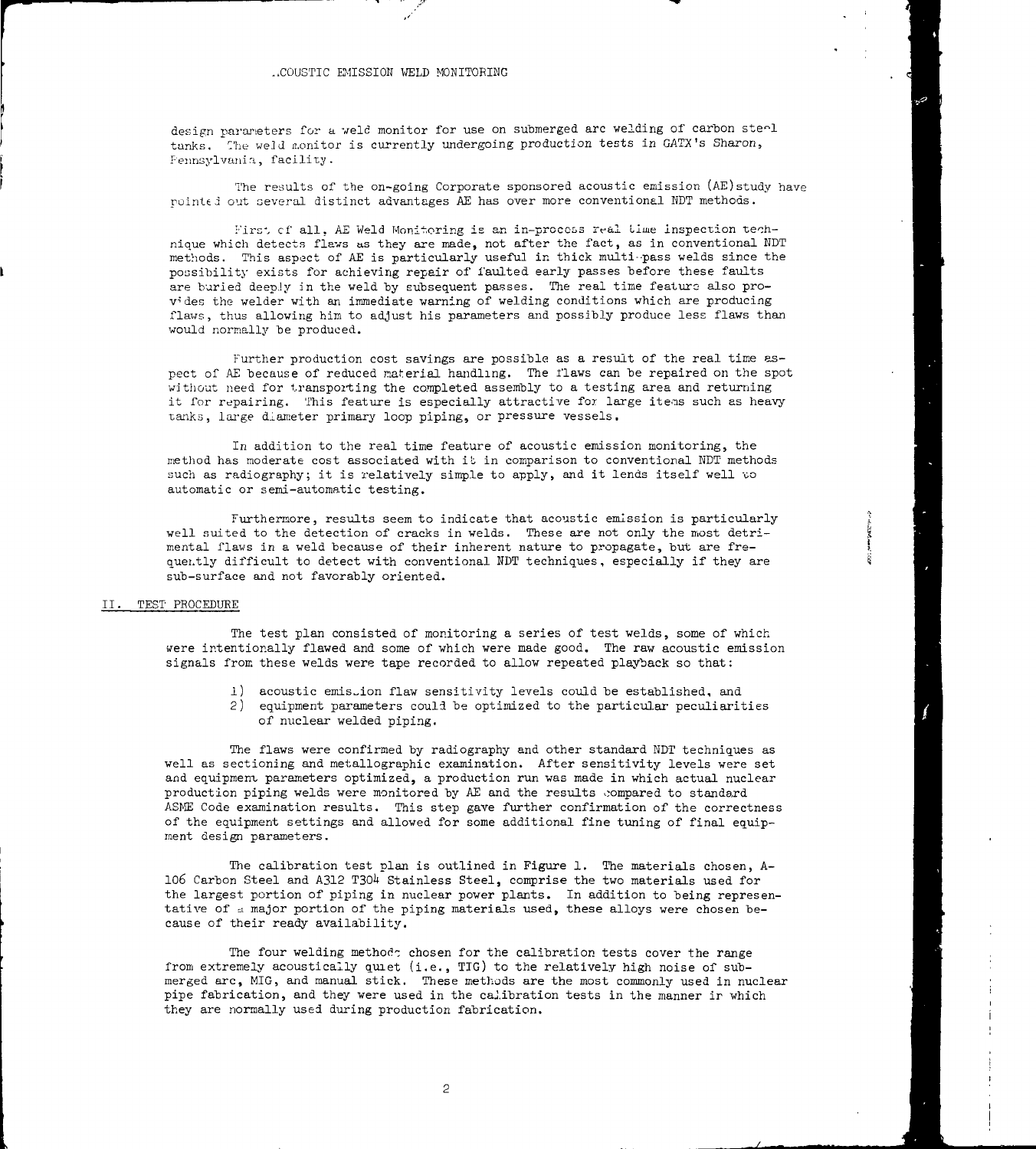# ACOUSTIC EMISSION WELD MONITORING

| Bevel                      |                                          | C Bore            | Maximum<br>Misalign- Misalign-<br>ment | Maximum<br>ment   | Maximum<br>Misalign-<br>ment | Maximum<br>Misalign<br>ment |
|----------------------------|------------------------------------------|-------------------|----------------------------------------|-------------------|------------------------------|-----------------------------|
| Condition                  |                                          | Good              | Good                                   | Flaw              | Flaw                         | Flaw                        |
| 355.6 mm OD Stainless Root | Balance                                  | TIG.<br>SA.       | TIG<br>ΩA                              | TTG.<br>SA        | TIC.<br>СÁ.                  | TIG.<br>Stick               |
| 152.4 mm CD Stainless Root | Balance                                  | TIG.<br>MT G      | TIG.<br>MTG                            | TIG<br>MIG        | TIG<br>MIG                   | -MTG<br>MIG                 |
|                            | 355.6 mm OD Carbon Steel Root<br>Balance | TIG<br>SA         | TIG<br>SΑ                              | TIG.<br>SA.       | TIG<br>SA                    | TIG.<br>SA                  |
|                            | 152.4 mm OD Carbon Steel Root<br>Balance | (1)<br>MIG<br>MIG | (2)<br>TIG<br>MIG                      | (3)<br>TIG<br>MIG | (4)<br>TIG<br>MIG            | (5)<br>TIG<br>MIG           |
|                            |                                          |                   |                                        |                   |                              |                             |

## FIGURE 1 CALIBRATION TEST PLAN

The twenty welds are all multi-pass in nature, nost averaging  $4-6$  passes for a total of nearly one hundred weld passes available for acoustic emission monitoring.

All the test welds were performed in a nuclear certified welding shop using certified materials. The finished welds were radiographed according to ASME nuclear standards. In addition to the calibration tests, two weeks of normal production nuclear welding on similar piping was monitored in two separate nuclear pipe fabrication shops.

The calibration samples were available for additional NDT or destructive testing, if necessary, and standard ASME nuclear code results made available on the production welds.

A block diagram of the equipment set up used for both the calibration and production tests is shown in Figure 2.



# FIGURE 2 - ACOUSTIC EMISSION EXPERIMENTAL SET-UP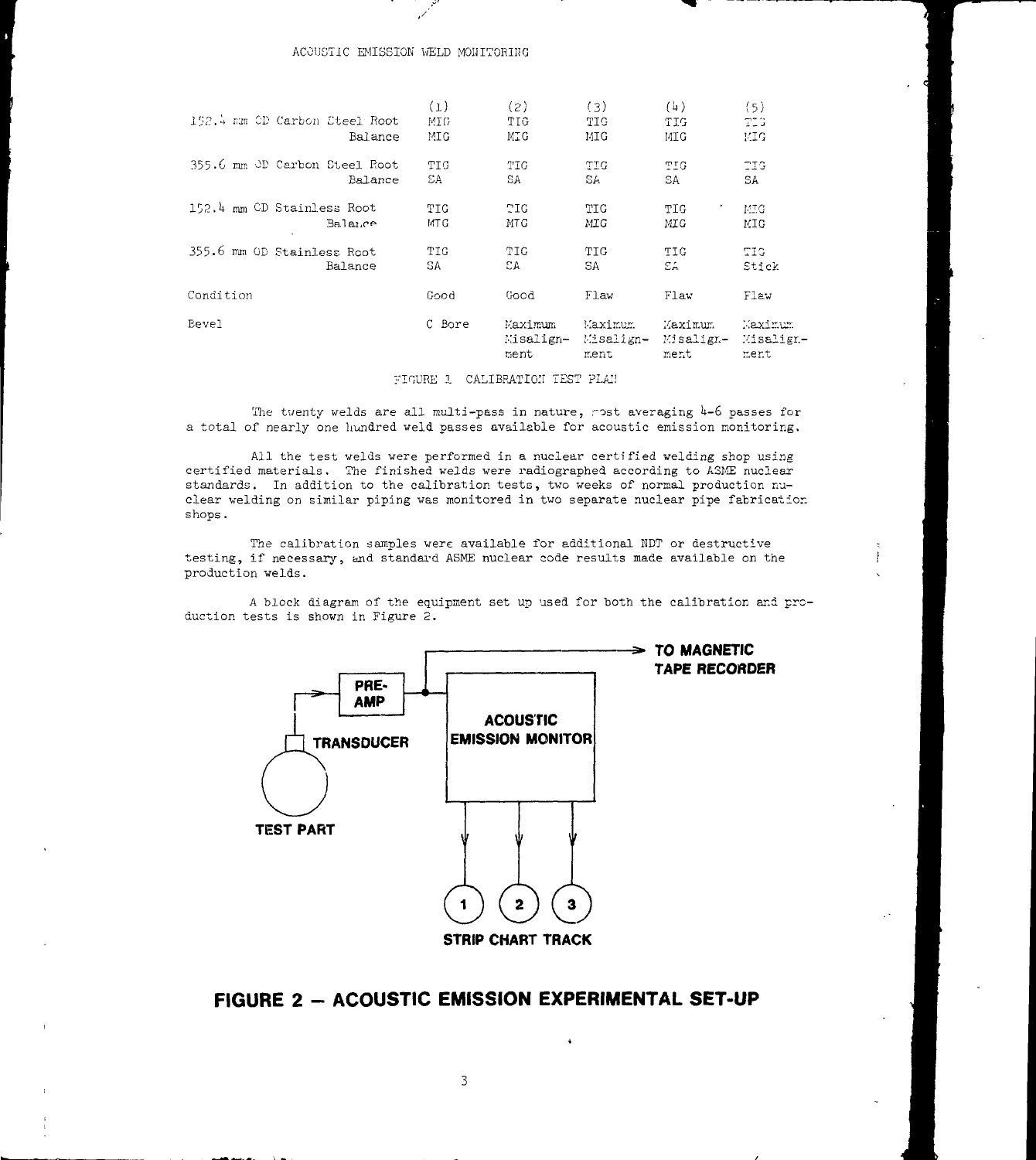#### ACOUSTIC EMISSION WELD MONITORING

The equipment utilizes some commercially available acoustic emission monitoring equipment as veil as some GARD designed circuitry. A combination of analog and digital circuitry is use<sup>1</sup> to sort the incoming acoustic emission events and to automatically make decisions as to whether the events are background or flaw information. Four basic sorting processes are applied to the signals to allow separation of background from fiew data.

i'he first sorting process is simply a limitation of the frequency spectrum to be considered. The two factors of primary consideration are:

- 1) The portion of the spectrum used should be that in which tne greatest arount of energy may be coupled to the equipment. This includes consideration of transducer design, as well as properties of the material under test, and the shock wave energy of events.
- ?) I'he portion of the spectrum used should be selected so as to minimize effects of outside electrical interference, such as nearby radio stations, etc. This problem may be minimized with adequate shielding. Frequency spectrum limitation nardware consists of a 100 KHz - 400 KHz bandpass filter.

The second sorting process is by the energy contained in each individual shock wave event. To obtain the most accurate evaluation of the energy of an event, a method known ac. Ring-Down Counting is used. This is a method familiar to those working in ached the emission, and is described mathematically in a paper by K. Ono<sup>2</sup>. The result of applying Ring-Down Counting to acoustic emission is an electrical pulse, the amplitude of the events remaining unchanged. Selection is made by requiring the pulses to fall within an amplitude " $\sinh$  (i.e., above a minimum amplitude, but below a maximum amplitude). These two sorting processes just described are functions of a nunegan/Endevco Model 301 totalizer with slight modification by GARD, and external GAED developed circuitry. A third sorting process is accomplished by GARD circuitry, Sortingoccurs by fingerprinting signals according to the rate of occurrence of events. The correlation of the signals with weld faults has been established by both theory and experimental data. The fourth sorting process is a function of the spectral content of the events, and the shape of the event shock wave, modified by attenuation in the sample.

To allow repetitive replay for analysis purposes and for equipment parameter settings, the raw data in the calibration tests was recorded on an Ampex FR1300 instrumentation tape recorder. Processed data is plotted on a chart recorder.

#### III. TEST RESULTS

The processed acoustic emission data was fed to three channels on a strip chart recorder. Channels one and two are the normal two tracks of standard two channel strip chart while channel 3 is the automatic event marker track. Track 1 on the chart is the result of feeding Ring-Down counts to a D/A converter and then to the chart recorder. This track represents the information normally available in standard commerciaj acoustic emission monitoring equipment and is approximately proportioned to event, energy. Track 2 plots those acoustic emission events which pass both the amplitude.' energy window criteria and the high frequency discrimination circuitry. For stainless steel, track 2 is also the flaw alarm track. For carbon steel, which has been shown to have considerably more acoustic emission activity than stainless steel, an additional processing criteria is used, that is that the events in track 2 must occur at a time rate faster than some preset amount and also must produce greater than a preset number of events within some preset time limit. Events which satisfy this criteria are considered flaw signals and are displayed on track 3.

In Figure 3, we see an acoustic emission record for a section of  $152.^{\mu}$  mm carbon steel pipe. The welding process is GMAW (MIC). Each major division in the horizontal direction represents 5 seconds. This record shows some production pipe fabrication shop background noise. Track one in the area marked W shows noise from repositioning the workpiece with a chain wrench. The weld starts in the upper left corner and proceeds left to right and then is continued in the lower half of the figure from left to right. In the bottom half, track 1, an area marked G is noise from an air

 $\rm h$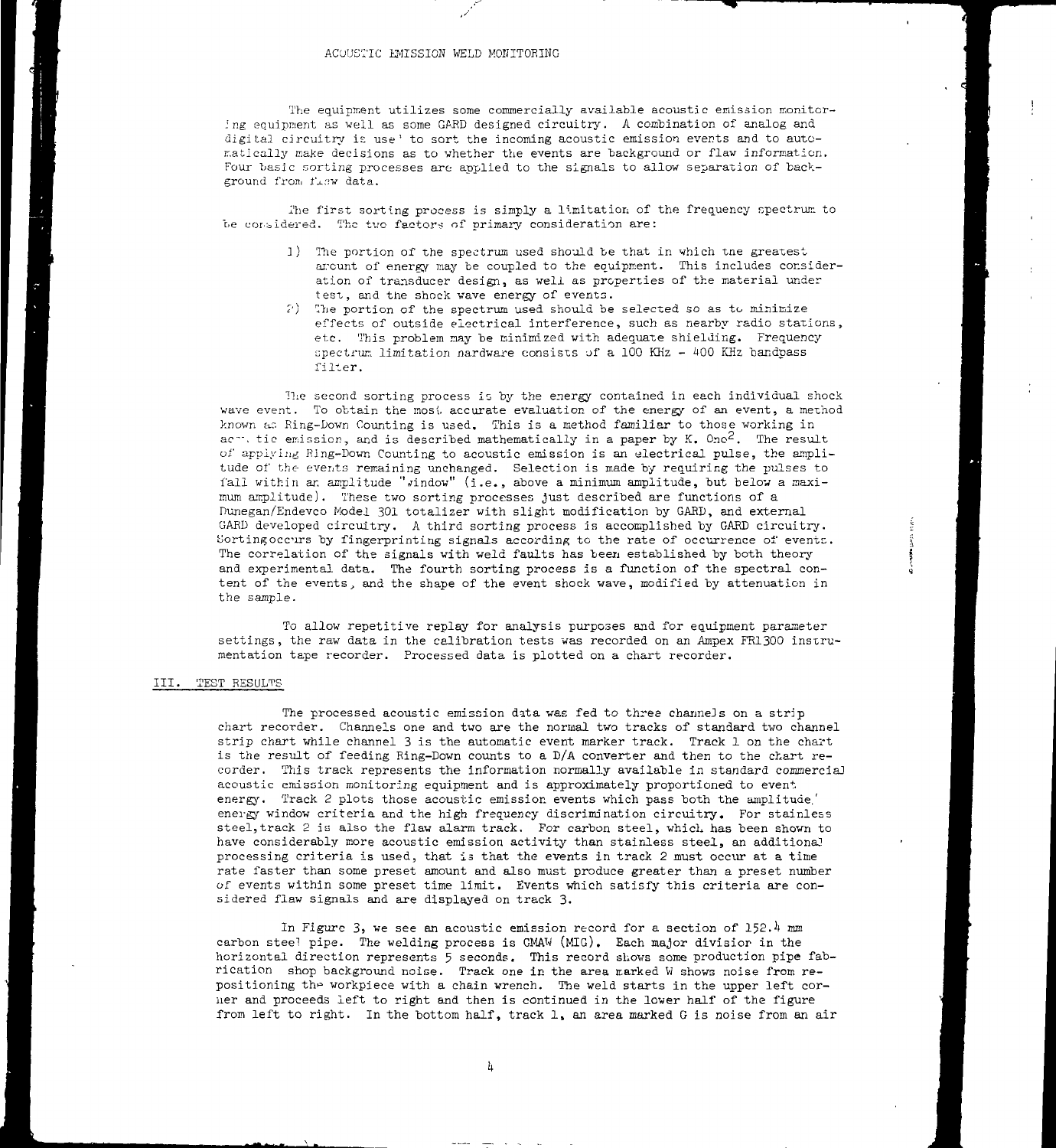#### ACOUSTIC EMISSION WELD MONITORING

driven grinder applied to the vorkpiece.





Neither of these disturbances produced an alarm signal in track 3. This exarple shows how normal production noises can be suppressed in the acoustic emission monitor so as to not produce false alarms.

Artificial flaws were introduced in the calibration test welds by contamination with copper. Frequently, the cracking induced by the copper not only produced easily detectable acoustic emission activity in the pass in which it was introduced but continued to produce activity through several subsequent passes. Figure  $\lambda$  shows an example of this on  $355.6$  mm OD carbon steel pipe. Copper was introduced on a  $G/N$ . (TIG} root pass and produced sone cracking as well as acoustic emission activity. When the automatic submerged arc welding was applied to complete the weld, the copper produced cracks and acoustic emission alarms through 3 of the 5 passes needed to finish the weld. The activity is obvious in both tracks 1 and 2, and the alarms are seen in the brackets in track 3.

The ability of acoustic emission to detect cracks which are difficult, if not impossible, to detect by conventional KDT methods is illustrated in results obtained on a GMAW (MIG) weld on a 152.4 mm stainless steel test weld. Copper was introduced during welding, and acoustic emission alarm was produced. ASNE Code radiography performed on the weld failed to detect the crack. Careful laboratory radiography performed later still detected no crack. The acoustic emission record is shown in Figure 5. The quiet nature of 304 stainless steel is readily apparent. Copper was introduced in the later portion of the weld and is shown by a shaded areamarked on track  $2$ . The single AE alarm occurs approximately 10 seconds after the introduction of the copper. Metallography confirmed the crack. The Metallographie section is shown in Figure  $6$ . Magnification is approximately  $6x$ , and a photographic negative is used to highlight the crack. Wo portions of the crack can be seen. The crack was of an interpass type and was ir a plane parallel to the veld surface, hence its poor radiographic detectability.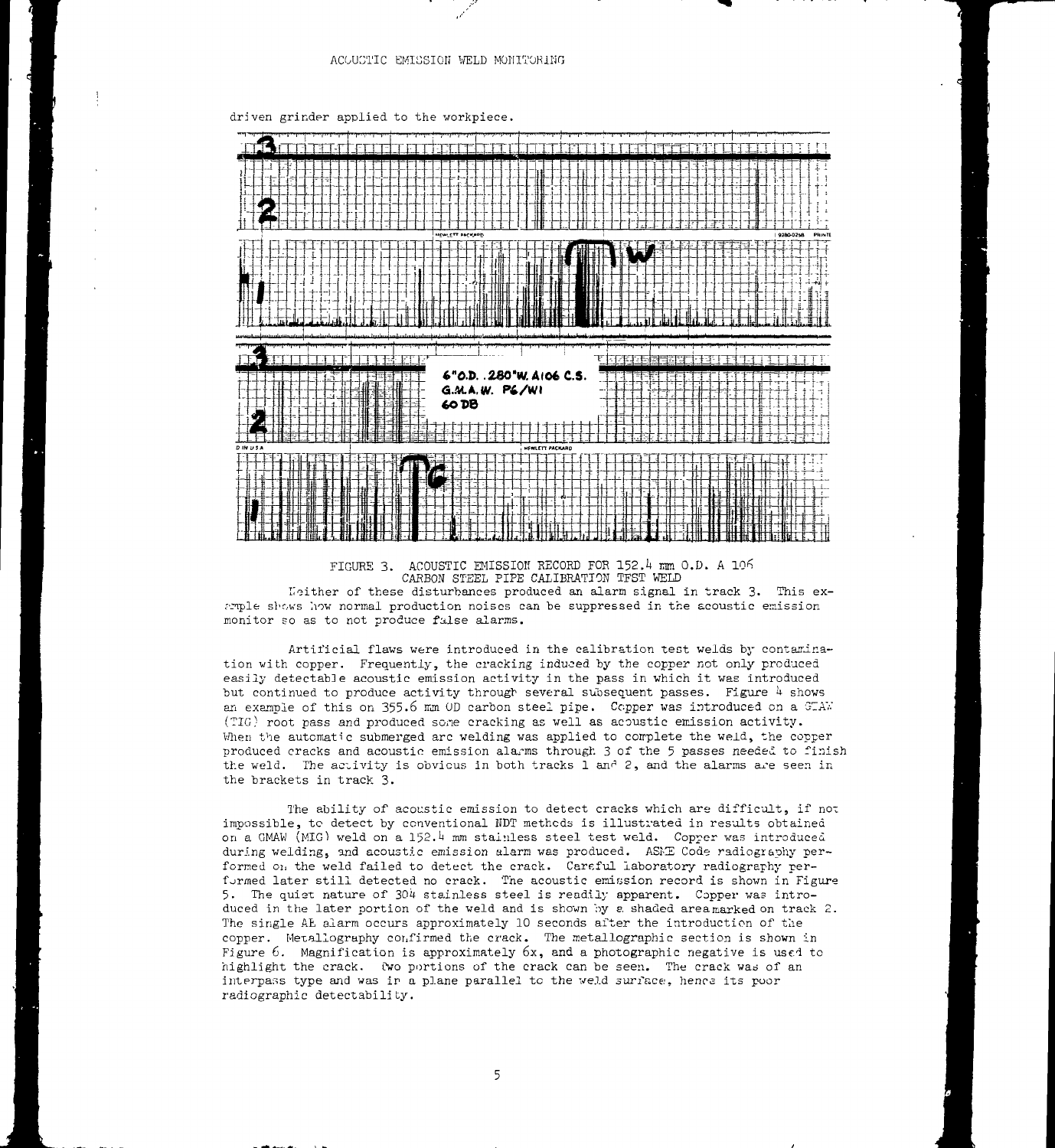

**The Second** 

FIGURE 5 ACOUSTIC EMISSION RECORD FOR 152.4 mm OD A312T304 STAINLESS STEEL PIPE CALIBRATION TEST WELD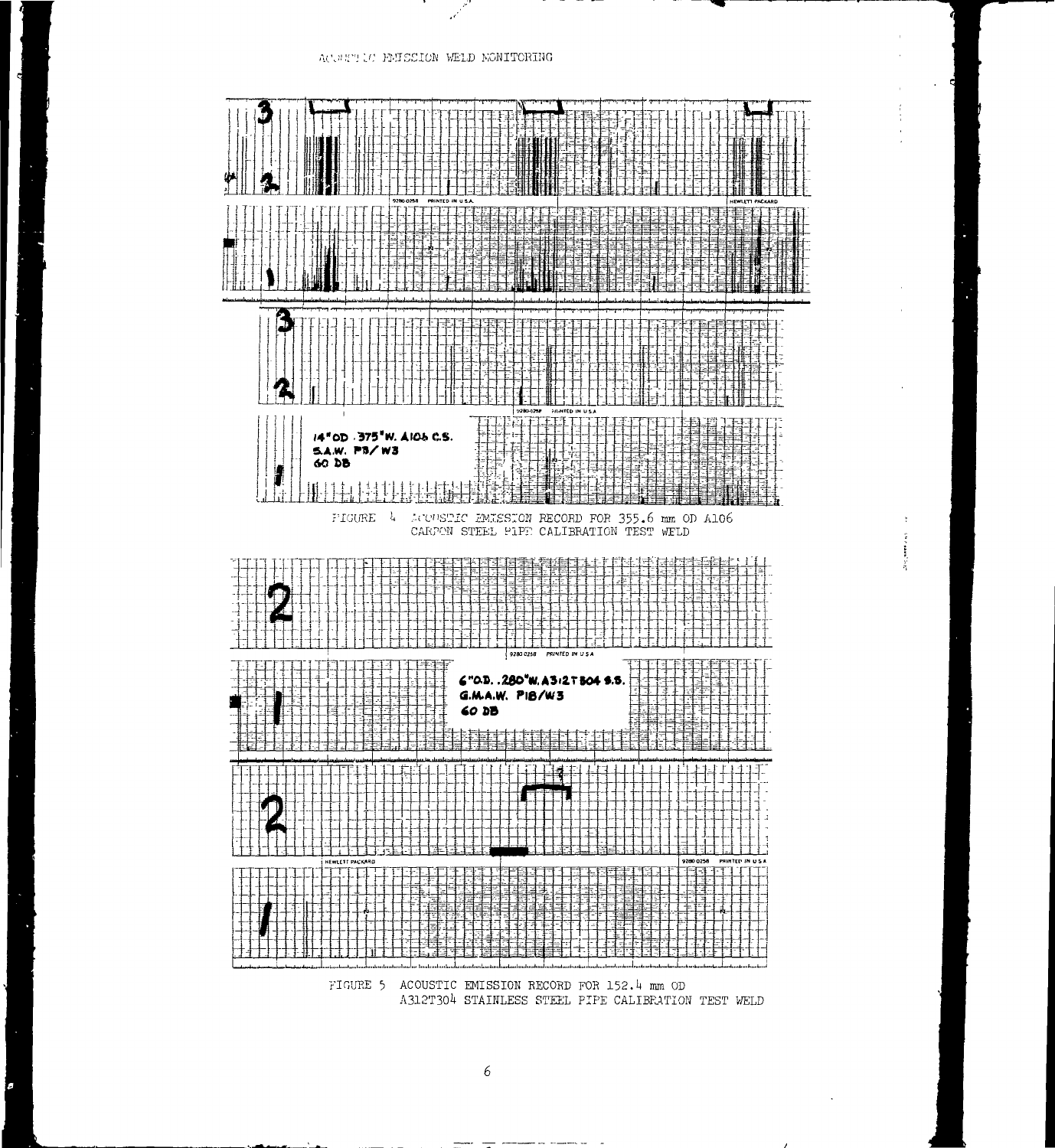

FIGURE 6 METALLOGRAPHIC CROSS SECTION OF A 312T304 STAINLESS STEEL PIPE CALIBRATION TEST WELD

In addition to the calibration welds, two weeks of actual nuclear production tiping welding was monitored in two separate pipe fabrication shops. A total of eleven acoustic emission indications were produced. All of these correlated with either visual, dye penetrant, or ASME Code radiographic results. Six indications were obtained during a series of GTAW (TIG) repairs on a heavy walled stainless steel section of primary loop piping. The cracks were confirmed by dye penetrant and were eventually ground out and successfully repaired. One indication was produced it small radial cracks found in a GTAW root weld caused by improper arc break off. The cracks were visually confirmed and repaired on the spot by the welder. The remaining four AF indications were all due to slag inclusions which were judged not rejectable in AUF Code radiography. The slag inclusior indications could probably have been eliminated by a slight reduction in the AE monitors gain without any loss of the rejectable Indication.

# THERE AND CONCLUSIONS

The feasibility of using in-process acoustic emission monitoring to detect flaws in nuclear quality piping welds has been amply demonstrated. Over 300 maters of multi-pass weld was successfully monitored with excellent correlation between acoustic emission and other NDT methods. GARD designed noise suppression, and signal processing techniques have been shown to be quite useful in suppressing the normal background noise of a typical pipe fabrication shop environment. These techniques have been incorporated in a rortable, production oriented weld monitor. A photograph. of the monitor is shown in Figure 7. The instrument is currently undergoing extensive evaluation in a nuclear pipe fabrication facility as part of a United States Nuclear Regulatory Commission sponsored program. The work reported in this pape: wee also done under the above referenced program. Current work under USERC sponsorship continues in the area of in-process reactor prossure vessel weld monitoring.